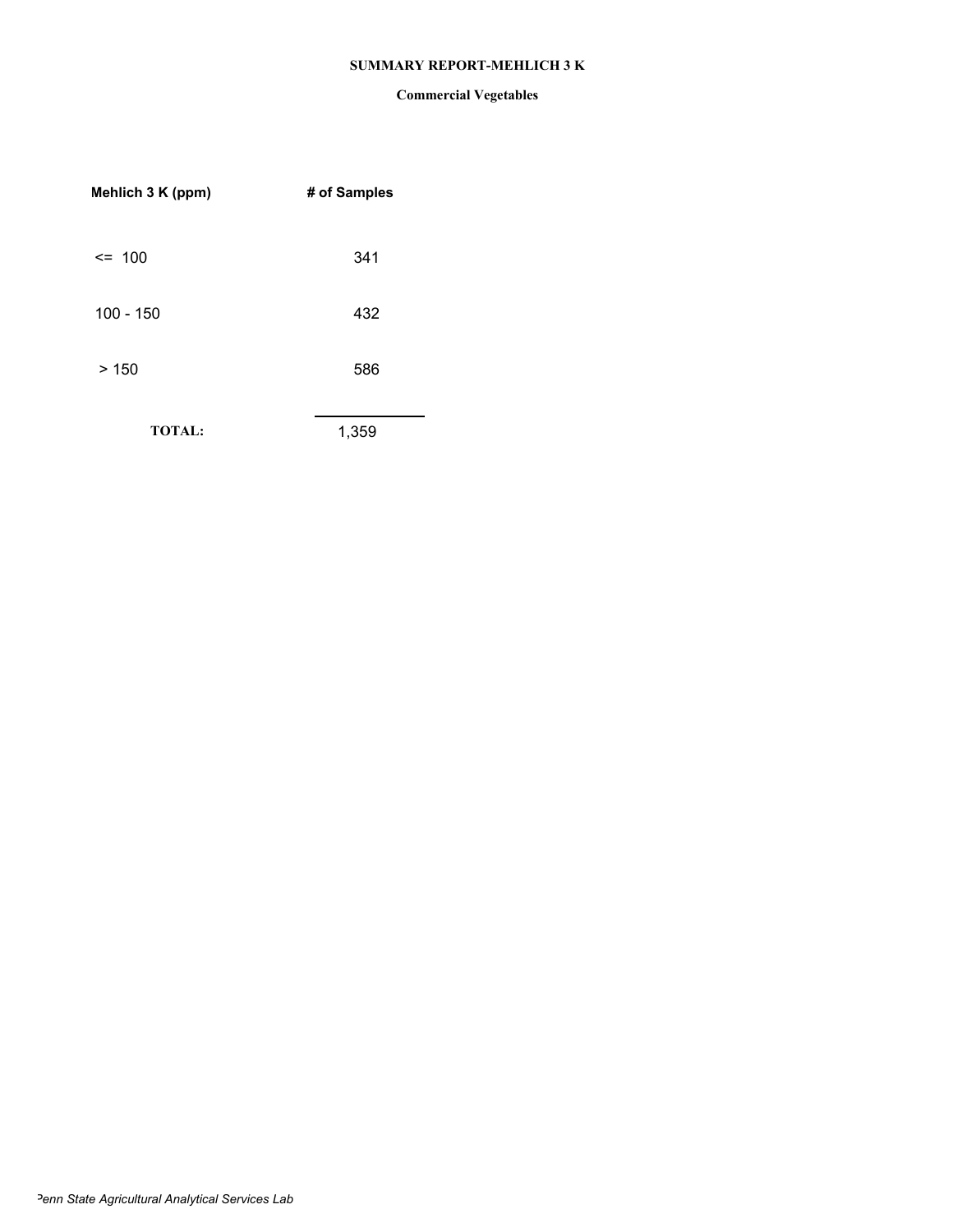# **Commercial Vegetables**

| County           | <b>Total Samples</b> |                | Mehlich 3 K<br>(ppm) | # of Samples              |
|------------------|----------------------|----------------|----------------------|---------------------------|
| <b>ADAMS</b>     | 36                   |                |                      |                           |
|                  |                      |                | $1 \le 100$          | $\ensuremath{\mathsf{3}}$ |
|                  |                      | $\overline{2}$ | $100 - 150$          | 16                        |
|                  |                      | 3 <sup>1</sup> | > 150                | 17                        |
| <b>ALLEGHENY</b> | 90                   |                |                      |                           |
|                  |                      |                | $1 \le 100$          | 30                        |
|                  |                      |                | 2 100 - 150          | 33                        |
|                  |                      | 3              | > 150                | 27                        |
| <b>ARMSTRONG</b> | 10                   |                |                      |                           |
|                  |                      |                | $1 \le 100$          | 3                         |
|                  |                      | $\overline{2}$ | $100 - 150$          | $\mathbf 5$               |
|                  |                      | 3 <sup>1</sup> | > 150                | $\overline{2}$            |
| <b>BEAVER</b>    | 14                   |                |                      |                           |
|                  |                      |                | $1 \le 100$          | $\mathbf 1$               |
|                  |                      |                | 2 100 - 150          | 6                         |
|                  |                      | 3              | > 150                | $\overline{7}$            |
| <b>BEDFORD</b>   | 12                   |                |                      |                           |
|                  |                      |                | $1 \le 100$          | $\overline{2}$            |
|                  |                      | $\overline{2}$ | 100 - 150            | $\overline{2}$            |
|                  |                      | 3              | > 150                | 8                         |
| <b>BERKS</b>     | 17                   |                |                      |                           |
|                  |                      |                | $1 \le 100$          | $\ensuremath{\mathsf{3}}$ |
|                  |                      | $\overline{2}$ | $100 - 150$          | $\overline{\mathcal{A}}$  |
|                  |                      | 3              | > 150                | 10                        |
| <b>BLAIR</b>     | 8                    |                |                      |                           |
|                  |                      | 1              | $= 100$              | $\overline{c}$            |
|                  |                      | $\overline{2}$ | $100 - 150$          | $\ensuremath{\mathsf{3}}$ |
|                  |                      | 3              | $>150$               | $\mathbf{3}$              |
| <b>BRADFORD</b>  | 11                   |                |                      |                           |
|                  |                      |                | $1 \le 100$          | 3                         |
|                  |                      | $\overline{2}$ | $100 - 150$          | $\overline{c}$            |
|                  |                      | 3 <sup>1</sup> | > 150                | 6                         |
| <b>BUCKS</b>     | 50                   |                |                      |                           |
|                  |                      | $\mathbf{1}$   | $= 100$              | 23                        |
|                  |                      | $\overline{2}$ | $100 - 150$          | 10                        |
|                  |                      | 3              | $>150$               | 17                        |
| <b>BUTLER</b>    | 38                   |                |                      |                           |
|                  |                      |                | $1 \le 100$          | 17                        |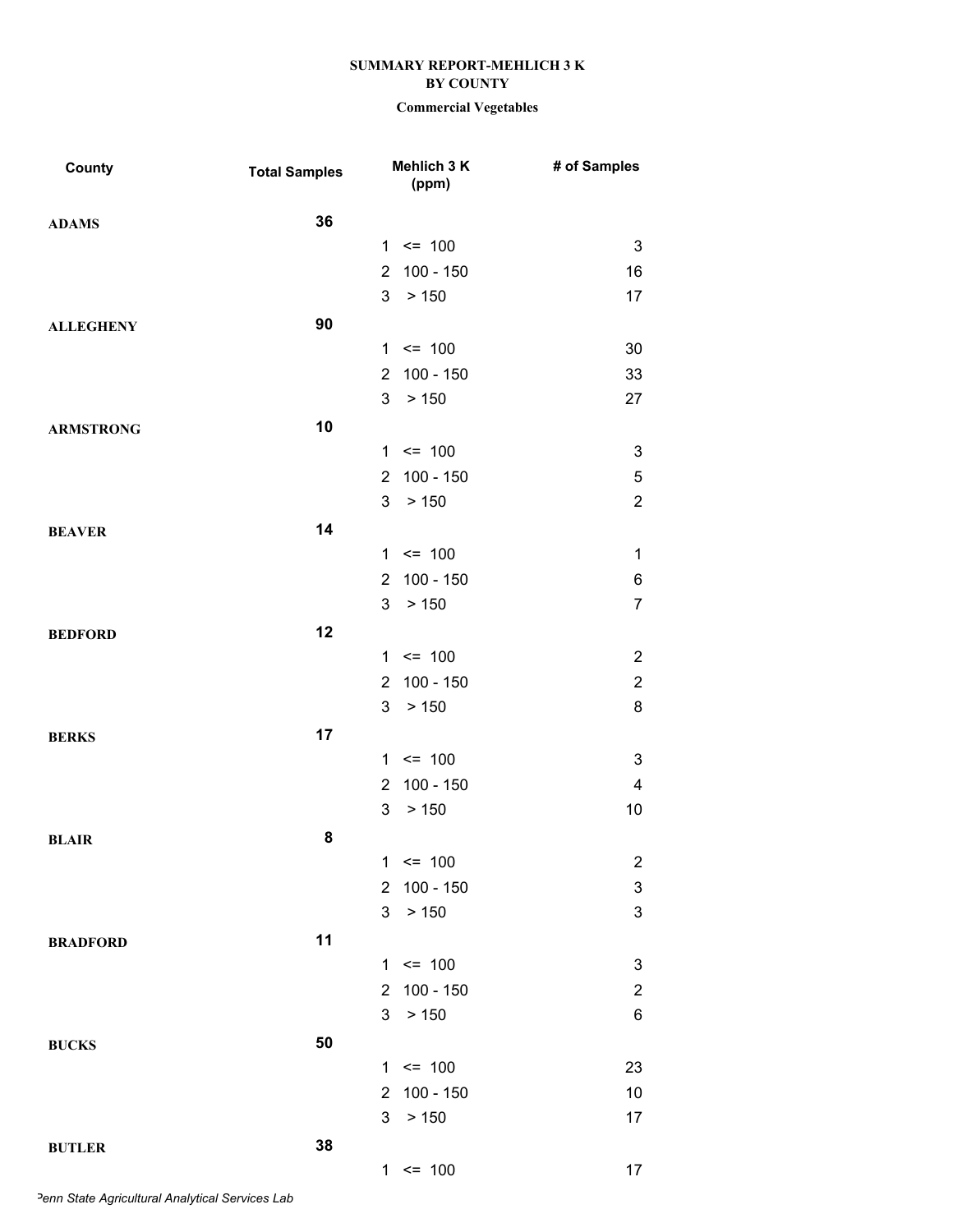# **Commercial Vegetables**

| County            | <b>Total Samples</b> | Mehlich 3 K<br>(ppm)       |             | # of Samples            |
|-------------------|----------------------|----------------------------|-------------|-------------------------|
|                   |                      | $\overline{2}$             | $100 - 150$ | 10                      |
|                   |                      | 3<br>> 150                 |             | 11                      |
| <b>CAMBRIA</b>    | 14                   |                            |             |                         |
|                   |                      | $= 100$<br>$\mathbf{1}$    |             | 6                       |
|                   |                      | $\overline{2}$             | $100 - 150$ | $\overline{\mathbf{4}}$ |
|                   |                      | > 150<br>3                 |             | $\overline{\mathbf{4}}$ |
| <b>CAMERON</b>    | 1                    |                            |             |                         |
|                   |                      | 2 100 - 150                |             | $\mathbf{1}$            |
| <b>CARBON</b>     | $\mathbf 3$          |                            |             |                         |
|                   |                      | $1 \le 100$                |             | $\mathbf 1$             |
|                   |                      | $\overline{2}$             | $100 - 150$ | $\mathbf{1}$            |
|                   |                      | 3<br>> 150                 |             | $\mathbf{1}$            |
| <b>CENTRE</b>     | 111                  |                            |             |                         |
|                   |                      | $1 \le 100$                |             | 13                      |
|                   |                      | $\overline{2}$             | $100 - 150$ | 46                      |
|                   |                      | 3<br>> 150                 |             | 52                      |
| <b>CHESTER</b>    | 21                   |                            |             |                         |
|                   |                      | $1 \le 100$                |             | $\sqrt{2}$              |
|                   |                      | $\overline{2}$             | $100 - 150$ | $\sqrt{2}$              |
|                   |                      | 3<br>> 150                 |             | 17                      |
| <b>CLARION</b>    | 16                   |                            |             |                         |
|                   |                      | $\leq$ 100<br>$\mathbf{1}$ |             | 8                       |
|                   |                      | $\overline{2}$             | $100 - 150$ | 6                       |
|                   |                      | > 150<br>3                 |             | $\overline{2}$          |
| <b>CLEARFIELD</b> | 16                   |                            |             |                         |
|                   |                      | $\mathbf{1}$<br>$= 100$    |             | $\overline{7}$          |
|                   |                      | $\overline{2}$             | $100 - 150$ | $\mathbf 5$             |
|                   |                      | 3<br>> 150                 |             | $\overline{\mathbf{4}}$ |
| <b>CLINTON</b>    | 8                    |                            |             |                         |
|                   |                      | $1 \le 100$                |             | $\mathbf 1$             |
|                   |                      | $\overline{2}$             | $100 - 150$ | $\mathbf 1$             |
|                   |                      | 3<br>> 150                 |             | 6                       |
| <b>COLUMBIA</b>   | 47                   |                            |             |                         |
|                   |                      | $= 100$<br>$\mathbf{1}$    |             | 15                      |
|                   |                      | $\overline{2}$             | $100 - 150$ | 13                      |
|                   |                      | > 150<br>3                 |             | 19                      |
| <b>CRAWFORD</b>   | 4                    |                            |             |                         |
|                   |                      | $1 \le 100$                |             | $\mathbf{1}$            |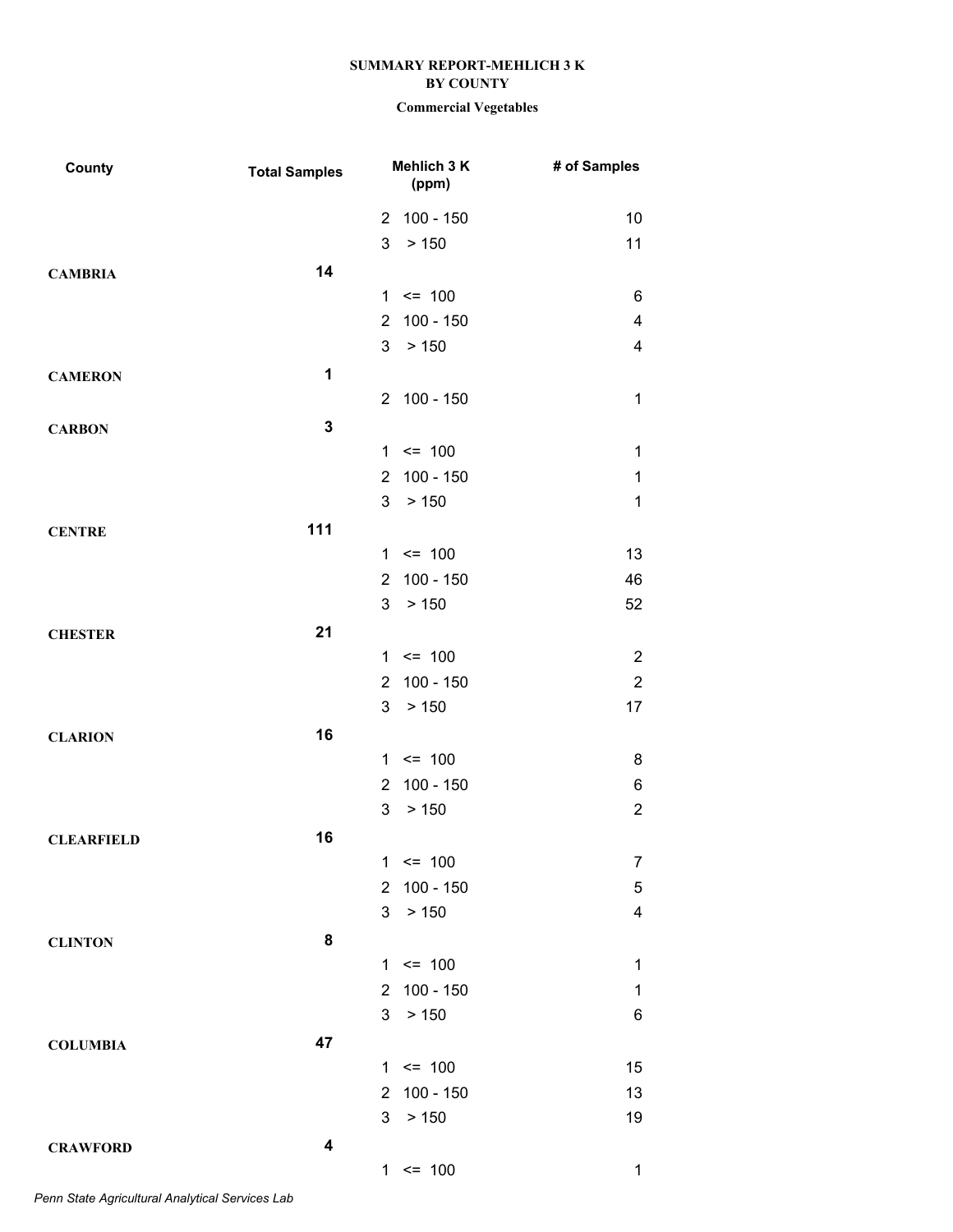# **Commercial Vegetables**

| County            | <b>Total Samples</b> | Mehlich 3 K<br>(ppm)          | # of Samples              |
|-------------------|----------------------|-------------------------------|---------------------------|
|                   |                      | 3<br>> 150                    | $\ensuremath{\mathsf{3}}$ |
| <b>CUMBERLAND</b> | 17                   |                               |                           |
|                   |                      | $1 \le 100$                   | 8                         |
|                   |                      | $100 - 150$<br>$\overline{2}$ | $\sqrt{5}$                |
|                   |                      | 3<br>> 150                    | $\overline{\mathbf{4}}$   |
| <b>DAUPHIN</b>    | 23                   |                               |                           |
|                   |                      | $1 \le 100$                   | 9                         |
|                   |                      | $100 - 150$<br>$\overline{2}$ | $\,6$                     |
|                   |                      | 3<br>> 150                    | $\bf 8$                   |
| <b>DELAWARE</b>   | $\boldsymbol{9}$     |                               |                           |
|                   |                      | $1 \le 100$                   | 4                         |
|                   |                      | 100 - 150<br>$2^{\circ}$      | $\ensuremath{\mathsf{3}}$ |
|                   |                      | 3<br>> 150                    | $\overline{2}$            |
| <b>ELK</b>        | $\boldsymbol{9}$     |                               |                           |
|                   |                      | $1 \le 100$                   | 3                         |
|                   |                      | $100 - 150$<br>$\overline{2}$ | $\ensuremath{\mathsf{3}}$ |
|                   |                      | > 150<br>3                    | $\mathbf 3$               |
| <b>ERIE</b>       | 20                   |                               |                           |
|                   |                      | $1 \le 100$                   | 10                        |
|                   |                      | $100 - 150$<br>$\overline{2}$ | $\sqrt{2}$                |
|                   |                      | 3<br>> 150                    | $\bf 8$                   |
| <b>FAYETTE</b>    | 23                   |                               |                           |
|                   |                      | $1 \le 100$                   | 11                        |
|                   |                      | $100 - 150$<br>$\overline{2}$ | $\mathbf 5$               |
|                   |                      | 3<br>> 150                    | $\boldsymbol{7}$          |
| <b>FOREST</b>     | 14                   |                               |                           |
|                   |                      | $1 \le 100$                   | 1                         |
|                   |                      | $\overline{2}$<br>$100 - 150$ | $\,6$                     |
|                   |                      | 3<br>> 150                    | $\overline{7}$            |
| <b>FRANKLIN</b>   | 15                   |                               |                           |
|                   |                      | $1 \le 100$                   | $\boldsymbol{2}$          |
|                   |                      | 2 100 - 150                   | $\boldsymbol{7}$          |
|                   |                      | 3<br>> 150                    | 6                         |
| <b>FULTON</b>     | 3                    |                               |                           |
|                   |                      | 3<br>> 150                    | $\ensuremath{\mathsf{3}}$ |
|                   | 3                    |                               |                           |
| <b>GREENE</b>     |                      | 1<br>$= 100$                  | $\overline{c}$            |
|                   |                      | > 150<br>$\mathbf{3}$         | $\mathbf 1$               |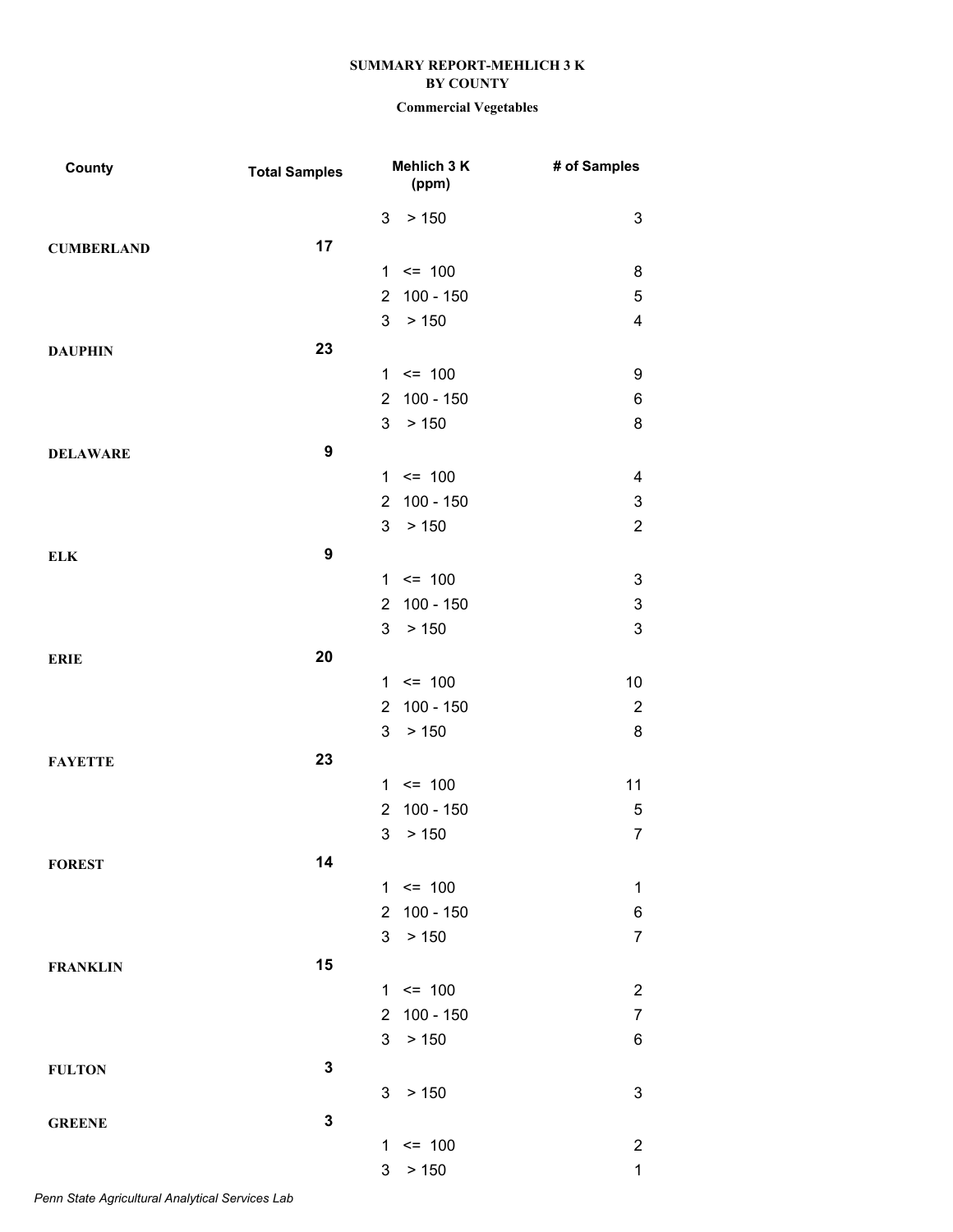| 101<br><b>HUNTINGDON</b><br>$1 \le 100$<br>25<br>$100 - 150$<br>48<br>2 <sup>1</sup><br>3 > 150<br>28<br>14<br><b>INDIANA</b><br>$1 \le 100$<br>$\overline{2}$<br>2 100 - 150<br>$\overline{\mathbf{4}}$<br>3 <sup>7</sup><br>> 150<br>8<br>8<br><b>JEFFERSON</b><br>$\sqrt{2}$<br>$1 \le 100$<br>$100 - 150$<br>$\mathbf 1$<br>$\overline{2}$<br>3 <sup>1</sup><br>$\sqrt{5}$<br>> 150<br>$6\phantom{1}6$<br><b>JUNIATA</b><br>3<br>6<br>> 150<br>23<br><b>LACKAWANNA</b><br>$1 \le 100$<br>9<br>2 100 - 150<br>10<br>3<br>> 150<br>$\overline{4}$<br>31<br><b>LANCASTER</b><br>$\overline{2}$<br>$1 \le 100$<br>$100 - 150$<br>13<br>$\overline{2}$<br>3<br>> 150<br>16<br>14<br><b>LAWRENCE</b> |
|----------------------------------------------------------------------------------------------------------------------------------------------------------------------------------------------------------------------------------------------------------------------------------------------------------------------------------------------------------------------------------------------------------------------------------------------------------------------------------------------------------------------------------------------------------------------------------------------------------------------------------------------------------------------------------------------------|
|                                                                                                                                                                                                                                                                                                                                                                                                                                                                                                                                                                                                                                                                                                    |
|                                                                                                                                                                                                                                                                                                                                                                                                                                                                                                                                                                                                                                                                                                    |
|                                                                                                                                                                                                                                                                                                                                                                                                                                                                                                                                                                                                                                                                                                    |
|                                                                                                                                                                                                                                                                                                                                                                                                                                                                                                                                                                                                                                                                                                    |
|                                                                                                                                                                                                                                                                                                                                                                                                                                                                                                                                                                                                                                                                                                    |
|                                                                                                                                                                                                                                                                                                                                                                                                                                                                                                                                                                                                                                                                                                    |
|                                                                                                                                                                                                                                                                                                                                                                                                                                                                                                                                                                                                                                                                                                    |
|                                                                                                                                                                                                                                                                                                                                                                                                                                                                                                                                                                                                                                                                                                    |
|                                                                                                                                                                                                                                                                                                                                                                                                                                                                                                                                                                                                                                                                                                    |
|                                                                                                                                                                                                                                                                                                                                                                                                                                                                                                                                                                                                                                                                                                    |
|                                                                                                                                                                                                                                                                                                                                                                                                                                                                                                                                                                                                                                                                                                    |
|                                                                                                                                                                                                                                                                                                                                                                                                                                                                                                                                                                                                                                                                                                    |
|                                                                                                                                                                                                                                                                                                                                                                                                                                                                                                                                                                                                                                                                                                    |
|                                                                                                                                                                                                                                                                                                                                                                                                                                                                                                                                                                                                                                                                                                    |
|                                                                                                                                                                                                                                                                                                                                                                                                                                                                                                                                                                                                                                                                                                    |
|                                                                                                                                                                                                                                                                                                                                                                                                                                                                                                                                                                                                                                                                                                    |
|                                                                                                                                                                                                                                                                                                                                                                                                                                                                                                                                                                                                                                                                                                    |
|                                                                                                                                                                                                                                                                                                                                                                                                                                                                                                                                                                                                                                                                                                    |
|                                                                                                                                                                                                                                                                                                                                                                                                                                                                                                                                                                                                                                                                                                    |
|                                                                                                                                                                                                                                                                                                                                                                                                                                                                                                                                                                                                                                                                                                    |
|                                                                                                                                                                                                                                                                                                                                                                                                                                                                                                                                                                                                                                                                                                    |
|                                                                                                                                                                                                                                                                                                                                                                                                                                                                                                                                                                                                                                                                                                    |
|                                                                                                                                                                                                                                                                                                                                                                                                                                                                                                                                                                                                                                                                                                    |
| $1 \le 100$<br>$\overline{2}$                                                                                                                                                                                                                                                                                                                                                                                                                                                                                                                                                                                                                                                                      |
| $\overline{\mathbf{4}}$<br>100 - 150<br>$\overline{2}$                                                                                                                                                                                                                                                                                                                                                                                                                                                                                                                                                                                                                                             |
| $\mathfrak{S}$<br>> 150<br>8                                                                                                                                                                                                                                                                                                                                                                                                                                                                                                                                                                                                                                                                       |
| 19<br><b>LEBANON</b>                                                                                                                                                                                                                                                                                                                                                                                                                                                                                                                                                                                                                                                                               |
| $1 \le 100$<br>$\mathbf 1$                                                                                                                                                                                                                                                                                                                                                                                                                                                                                                                                                                                                                                                                         |
| 100 - 150<br>$\mathbf 1$<br>$\overline{2}$                                                                                                                                                                                                                                                                                                                                                                                                                                                                                                                                                                                                                                                         |
| 3<br>> 150<br>17                                                                                                                                                                                                                                                                                                                                                                                                                                                                                                                                                                                                                                                                                   |
| 51<br><b>LEHIGH</b>                                                                                                                                                                                                                                                                                                                                                                                                                                                                                                                                                                                                                                                                                |
| $1 \le 100$<br>14                                                                                                                                                                                                                                                                                                                                                                                                                                                                                                                                                                                                                                                                                  |
| $100 - 150$<br>11<br>$\overline{2}$                                                                                                                                                                                                                                                                                                                                                                                                                                                                                                                                                                                                                                                                |
| 3<br>26<br>> 150                                                                                                                                                                                                                                                                                                                                                                                                                                                                                                                                                                                                                                                                                   |
| 18                                                                                                                                                                                                                                                                                                                                                                                                                                                                                                                                                                                                                                                                                                 |
| <b>LUZERNE</b><br>$= 100$<br>6<br>1.                                                                                                                                                                                                                                                                                                                                                                                                                                                                                                                                                                                                                                                               |
| 100 - 150<br>8<br>$\overline{2}$                                                                                                                                                                                                                                                                                                                                                                                                                                                                                                                                                                                                                                                                   |
| 3<br>> 150<br>4                                                                                                                                                                                                                                                                                                                                                                                                                                                                                                                                                                                                                                                                                    |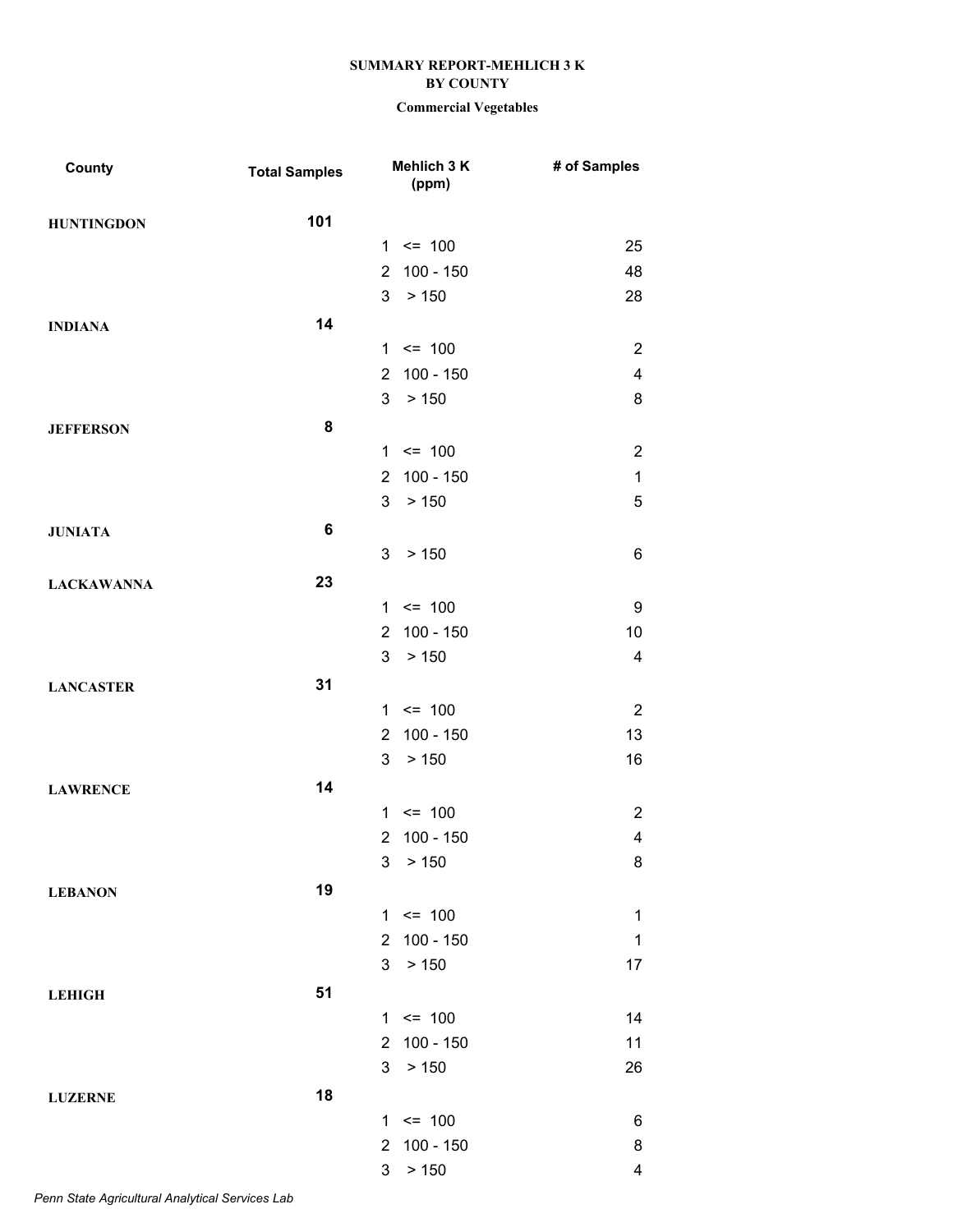| County                | <b>Total Samples</b>    | Mehlich 3 K<br>(ppm)          | # of Samples             |
|-----------------------|-------------------------|-------------------------------|--------------------------|
| <b>LYCOMING</b>       | 14                      |                               |                          |
|                       |                         | $1 \le 100$                   | $\overline{\mathcal{A}}$ |
|                       |                         | $100 - 150$<br>$\overline{2}$ | $\overline{\mathbf{4}}$  |
|                       |                         | 3 <sup>7</sup><br>> 150       | 6                        |
| <b>MCKEAN</b>         | $\overline{7}$          |                               |                          |
|                       |                         | $1 \le 100$                   | $\boldsymbol{2}$         |
|                       |                         | $100 - 150$<br>$\mathbf{2}$   | $\boldsymbol{2}$         |
|                       |                         | 3 <sup>1</sup><br>> 150       | $\mathbf{3}$             |
| <b>MERCER</b>         | 15                      |                               |                          |
|                       |                         | $1 \le 100$                   | $\sqrt{2}$               |
|                       |                         | $100 - 150$<br>$\overline{2}$ | $\mathbf{3}$             |
|                       |                         | 3<br>> 150                    | 10                       |
| <b>MIFFLIN</b>        | $\overline{\mathbf{4}}$ |                               |                          |
|                       |                         | 3<br>> 150                    | $\overline{\mathbf{4}}$  |
| <b>MONROE</b>         | $\overline{\mathbf{4}}$ |                               |                          |
|                       |                         | 3<br>> 150                    | $\overline{4}$           |
| <b>MONTGOMERY</b>     | 41                      |                               |                          |
|                       |                         | $= 100$<br>1                  | $\overline{7}$           |
|                       |                         | $100 - 150$<br>$\overline{2}$ | 16                       |
|                       |                         | 3 <sup>7</sup><br>> 150       | 18                       |
| <b>MONTOUR</b>        | $\overline{\mathbf{4}}$ |                               |                          |
|                       |                         | $= 100$<br>1                  | $\mathbf 1$              |
|                       |                         | 3<br>> 150                    | $\sqrt{3}$               |
| <b>NORTHAMPTON</b>    | 28                      |                               |                          |
|                       |                         | $1 \le 100$                   | 8                        |
|                       |                         | $100 - 150$<br>$\overline{2}$ | $\overline{7}$           |
|                       |                         | 3<br>> 150                    | 13                       |
|                       | $\mathbf{2}$            |                               |                          |
| <b>NORTHUMBERLAND</b> |                         | 2 100 - 150                   | $\overline{2}$           |
|                       | 18                      |                               |                          |
| <b>PERRY</b>          |                         | $1 \le 100$                   | $\overline{2}$           |
|                       |                         | $100 - 150$<br>$\overline{2}$ | $\boldsymbol{7}$         |
|                       |                         | 3<br>> 150                    | $\boldsymbol{9}$         |
|                       |                         |                               |                          |
| PHILADELPHIA          | 27                      | $1 \le 100$                   | 6                        |
|                       |                         | $100 - 150$<br>$\overline{2}$ | 8                        |
|                       |                         | 3<br>> 150                    | 13                       |
|                       |                         |                               |                          |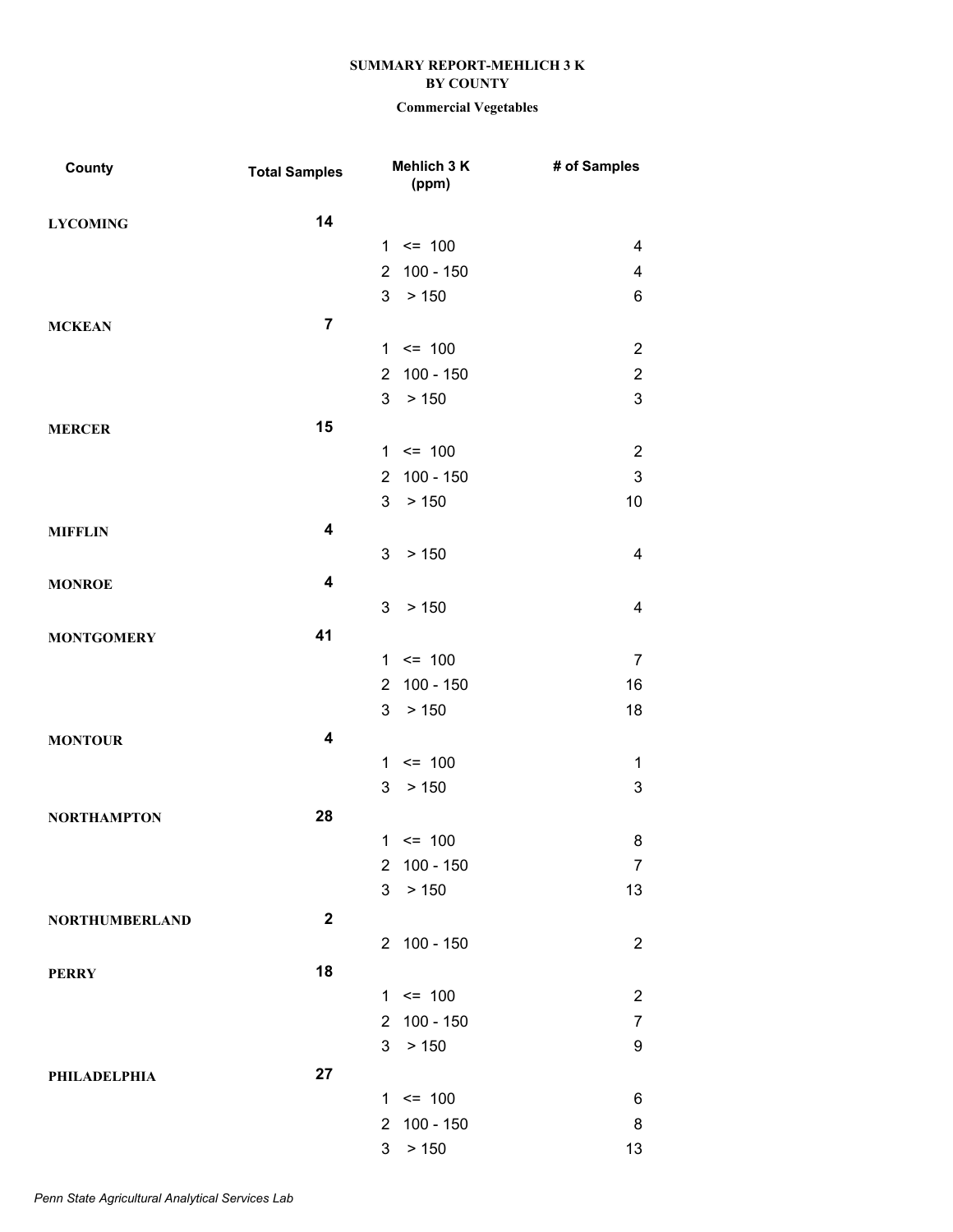# **Commercial Vegetables**

| County             | <b>Total Samples</b>    | Mehlich 3 K<br>(ppm)          | # of Samples              |
|--------------------|-------------------------|-------------------------------|---------------------------|
| <b>PIKE</b>        | 1                       |                               |                           |
|                    |                         | $1 \le 100$                   | $\mathbf{1}$              |
| <b>POTTER</b>      | $\overline{7}$          |                               |                           |
|                    |                         | $1 \le 100$                   | $\overline{2}$            |
|                    |                         | $100 - 150$<br>$\overline{2}$ | $\mathbf{1}$              |
|                    |                         | $\mathbf{3}$<br>> 150         | $\overline{\mathbf{4}}$   |
| <b>SCHUYLKILL</b>  | 8                       |                               |                           |
|                    |                         | $1 \le 100$                   | $\overline{c}$            |
|                    |                         | 2 100 - 150                   | $\ensuremath{\mathsf{3}}$ |
|                    |                         | $\mathbf{3}$<br>> 150         | $\sqrt{3}$                |
| <b>SNYDER</b>      | 10                      |                               |                           |
|                    |                         | $1 \le 100$                   | $\overline{2}$            |
|                    |                         | $100 - 150$<br>$\overline{2}$ | $\ensuremath{\mathsf{3}}$ |
|                    |                         | $3\overline{3}$<br>> 150      | $\sqrt{5}$                |
| <b>SOMERSET</b>    | 30                      |                               |                           |
|                    |                         | $1 \le 100$                   | $\ensuremath{\mathsf{3}}$ |
|                    |                         | 2 100 - 150                   | $\,6$                     |
|                    |                         | $3\overline{3}$<br>> 150      | 21                        |
| <b>SULLIVAN</b>    | $\overline{\mathbf{4}}$ |                               |                           |
|                    |                         | $1 \le 100$                   | $\mathbf{1}$              |
|                    |                         | $3\overline{3}$<br>> 150      | $\mathbf 3$               |
| <b>SUSQUEHANNA</b> | 32                      |                               |                           |
|                    |                         | $1 \le 100$                   | $\sqrt{3}$                |
|                    |                         | $100 - 150$<br>$\overline{2}$ | 15                        |
|                    |                         | 3<br>> 150                    | 14                        |
| <b>TIOGA</b>       | 9                       |                               |                           |
|                    |                         | $1 \le 100$                   | $\overline{c}$            |
|                    |                         | $\overline{2}$<br>$100 - 150$ | $\mathbf 5$               |
|                    |                         | 3<br>> 150                    | $\boldsymbol{2}$          |
| <b>UNION</b>       | 11                      |                               |                           |
|                    |                         | $= 100$<br>$\mathbf{1}$       | $\mathbf 5$               |
|                    |                         | $100 - 150$<br>$\overline{2}$ | 4                         |
|                    |                         | 3<br>> 150                    | $\overline{2}$            |
| <b>VENANGO</b>     | $\overline{\mathbf{7}}$ |                               |                           |
|                    |                         | $= 100$<br>1                  | $\mathbf 1$               |
|                    |                         | $100 - 150$<br>$\overline{2}$ | $\boldsymbol{2}$          |
|                    |                         | 3<br>> 150                    | $\overline{\mathbf{4}}$   |
| <b>WARREN</b>      | 3                       |                               |                           |